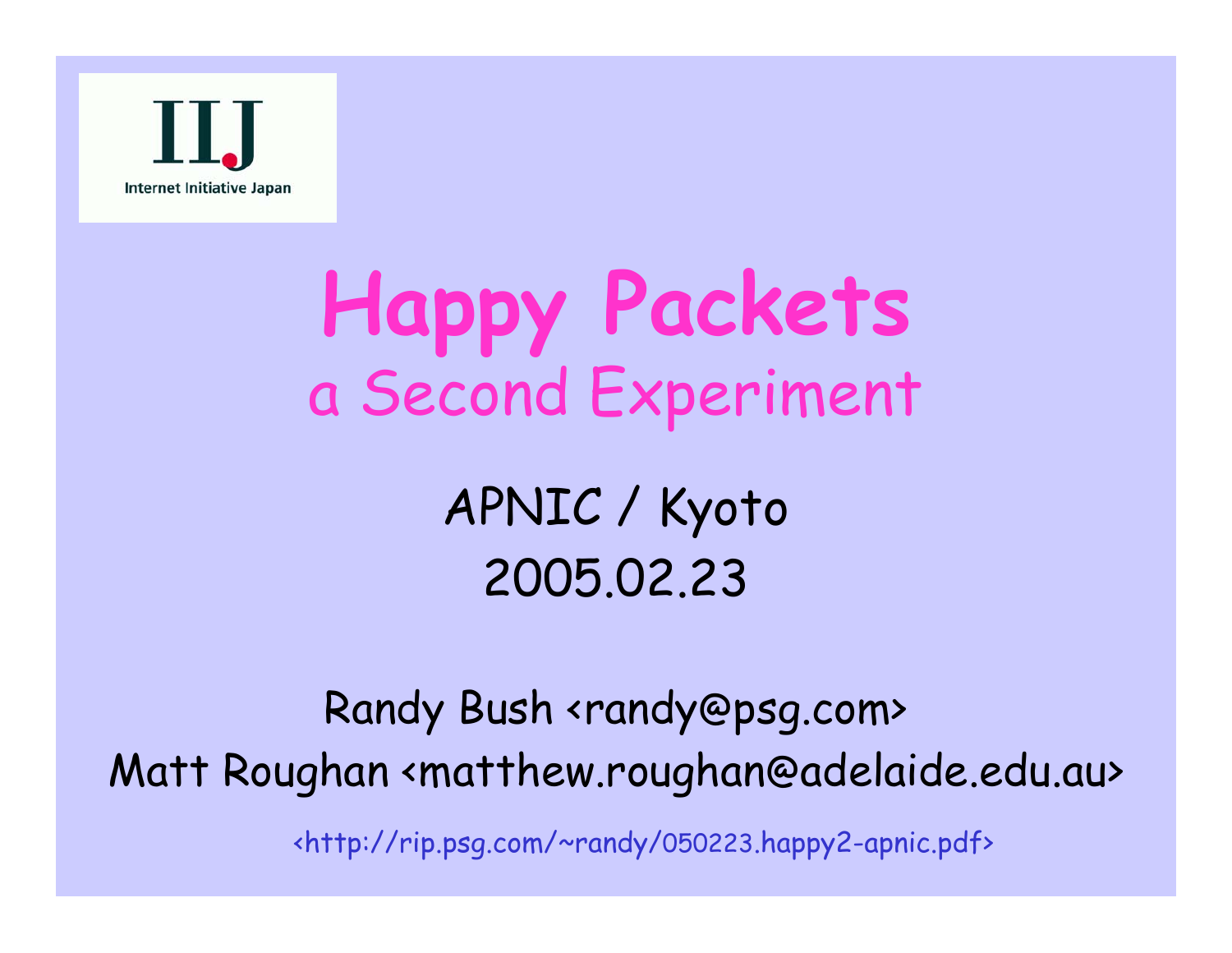# **Central Question**

- • What is the relationship between **control plane** instability and **data plane** instability?
- • Related Questions:
	- – Is the quantity of BGP updates good or bad?
	- –Who wants to see zero BGP updates?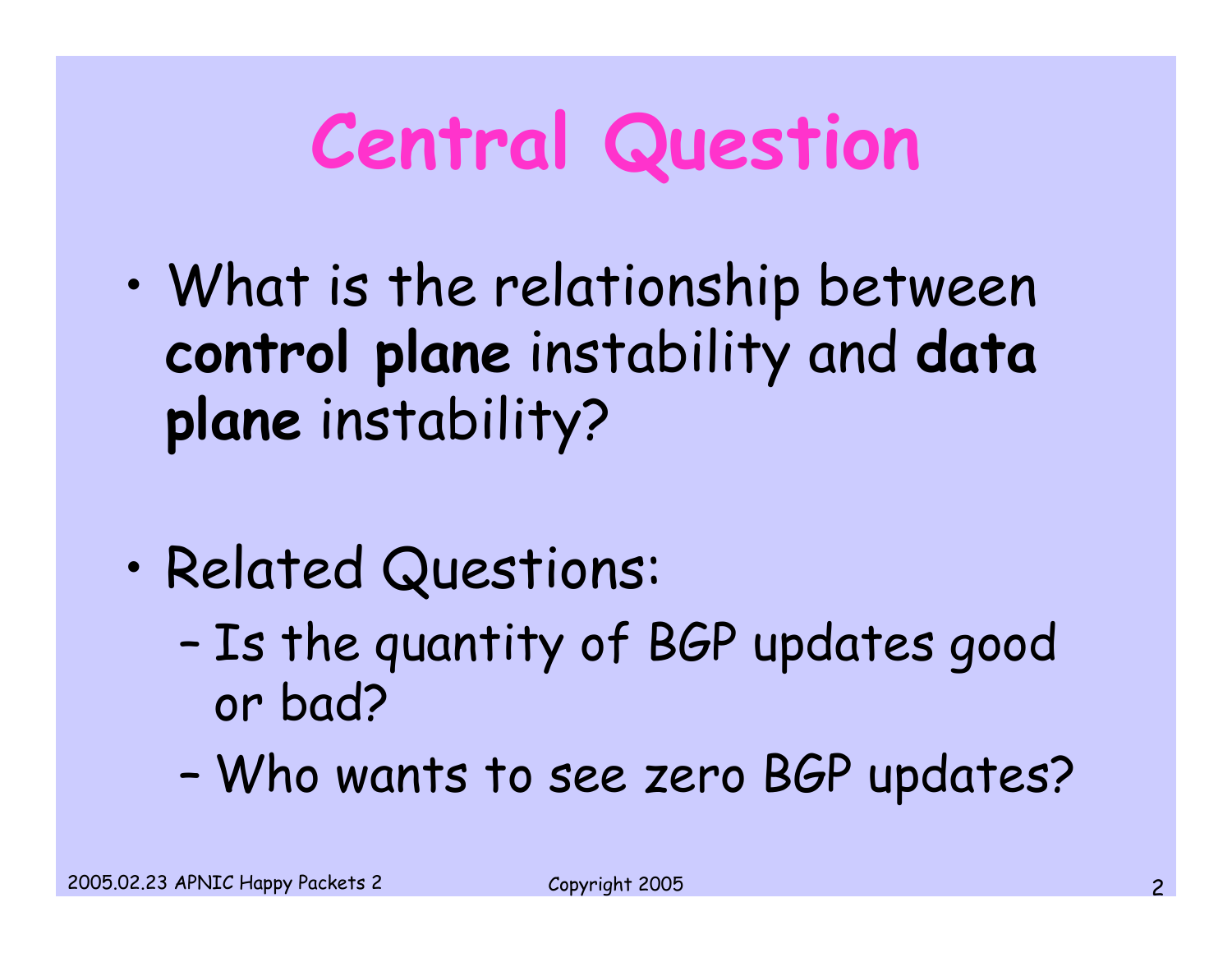### **Internet Weather**

We frequently hear comments such as

- •Internet routing is fragile, collapsing, ...,
- •BGP is broken or is not working well,
- •Day X was a bad routing day on the internet,
- •Change X to protocol Y will improve routing,
- •Etc.

And we often measure routing dynamics and say that some measurement is better or worse than another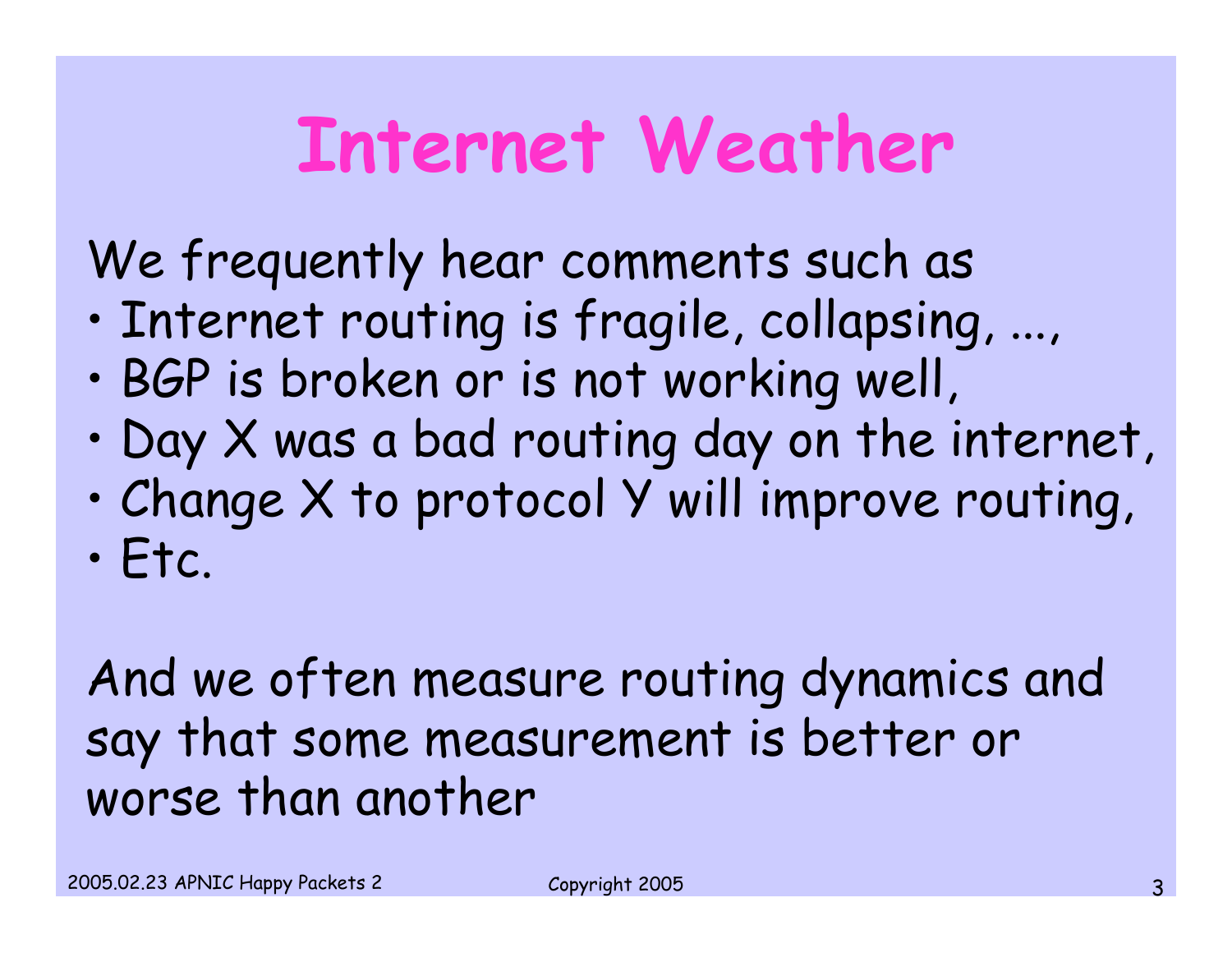### **Internet [Routing] Instability**

- • We are told that a lot of BGP updates is equated with internet instability
- • "There are too many BGP updates, so BGP must be broken."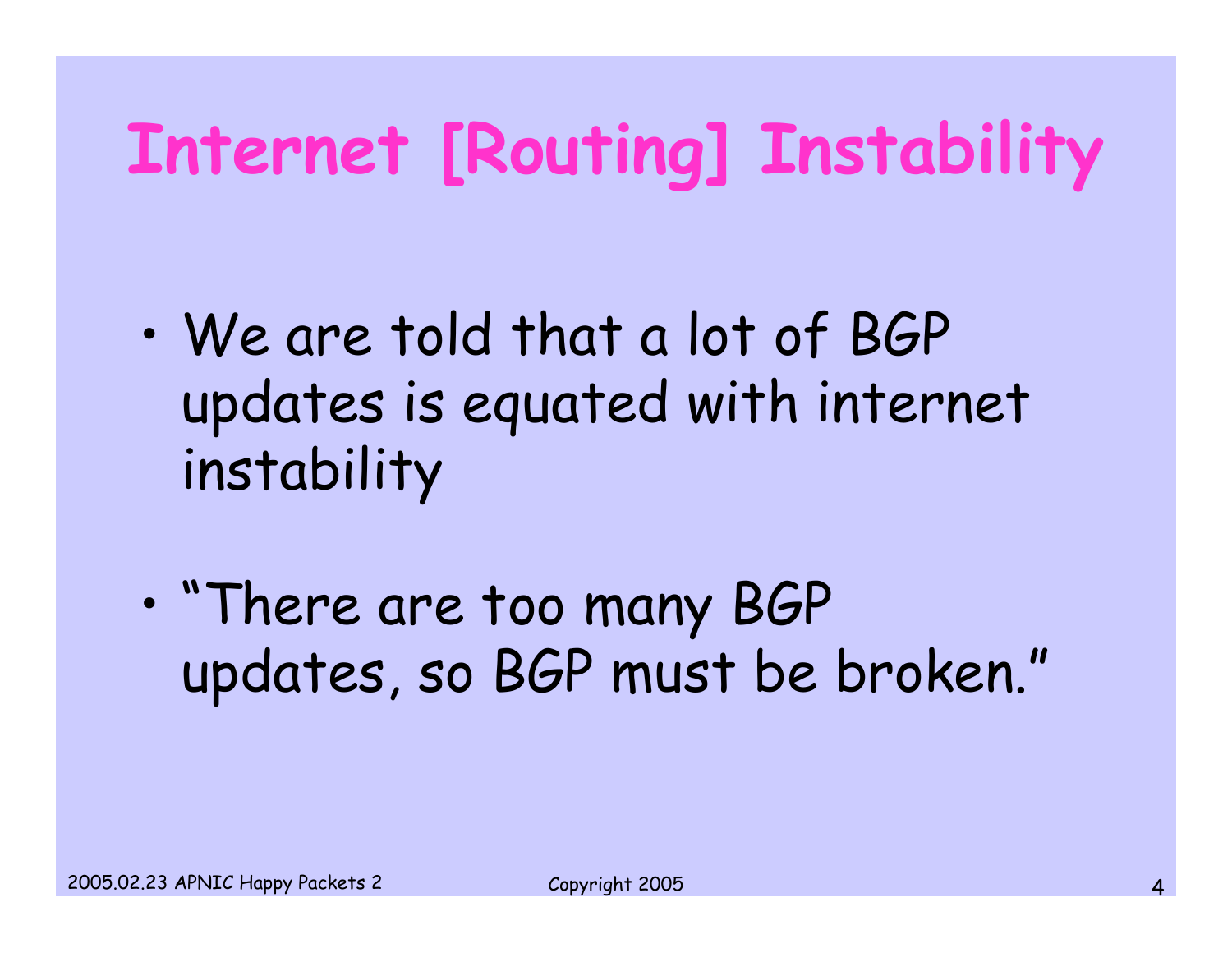# **White Blood Cells**

- $\bullet$  Perhaps BGP announcements are like white blood cells
- •Their presence may signal a problem
- • But they are often part of the cure, not necessarily part of the problem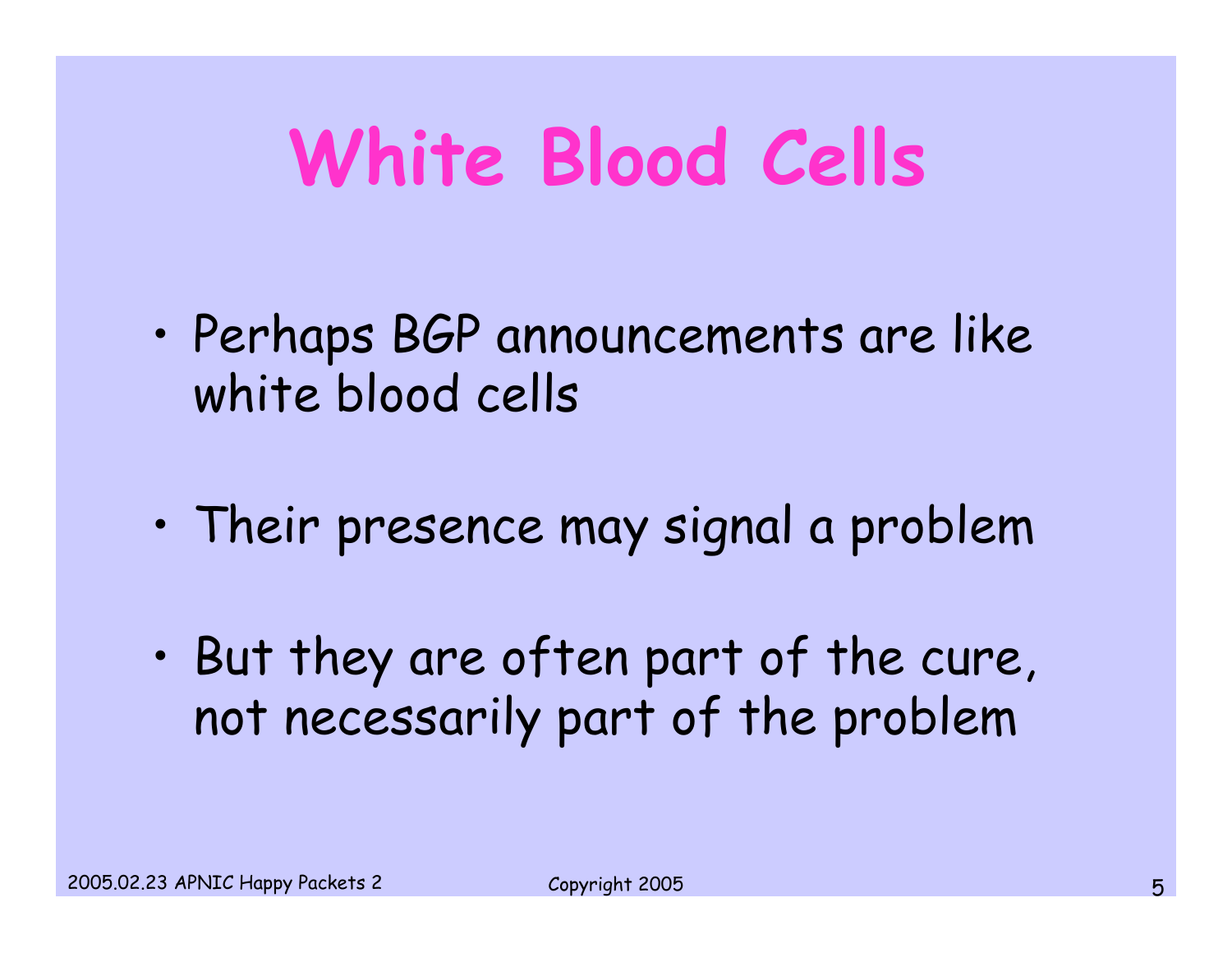# **Routing Quality**

- •But what is good routing? How can we say one measurement shows routing is better than another unless we have **metrics** for routing quality?
- $\bullet$ We often work on the assumption that number of prefixes, speed or completeness of convergence, etc. are measures of routing quality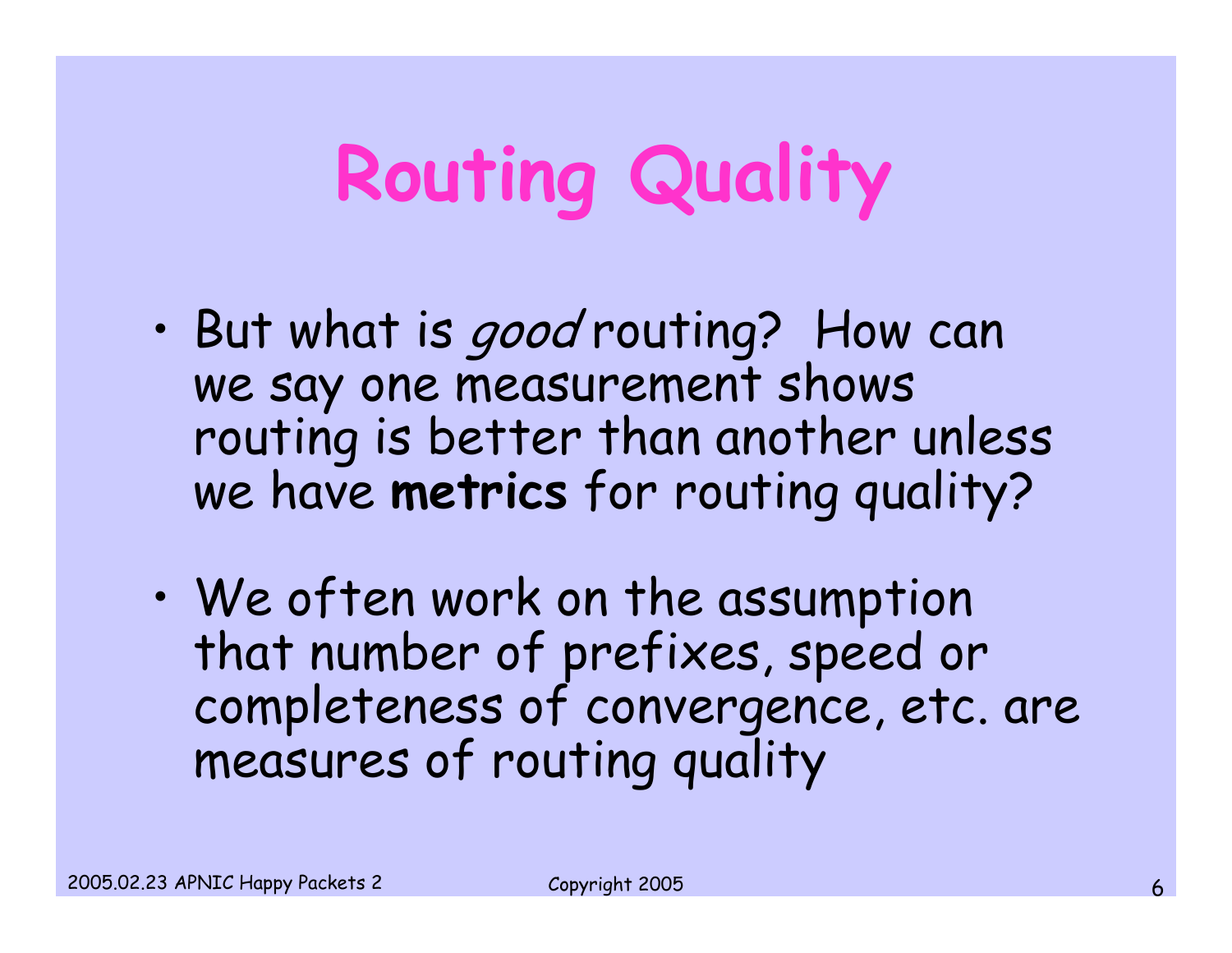## **Happy Packets**

- $\bullet$  The measure which counts is whether the users' packets reach their destination
- $\bullet$  If the users' packets are happy, the routing system, and other components, are doing their job
- •We call these **Happy Packets**
- $\bullet$  There are well-known metrics for the data plane, Delay, Drop, Jitter, and Reordering
- $\bullet$  So we set out to measure Control Plane quality by measuring the Data Plane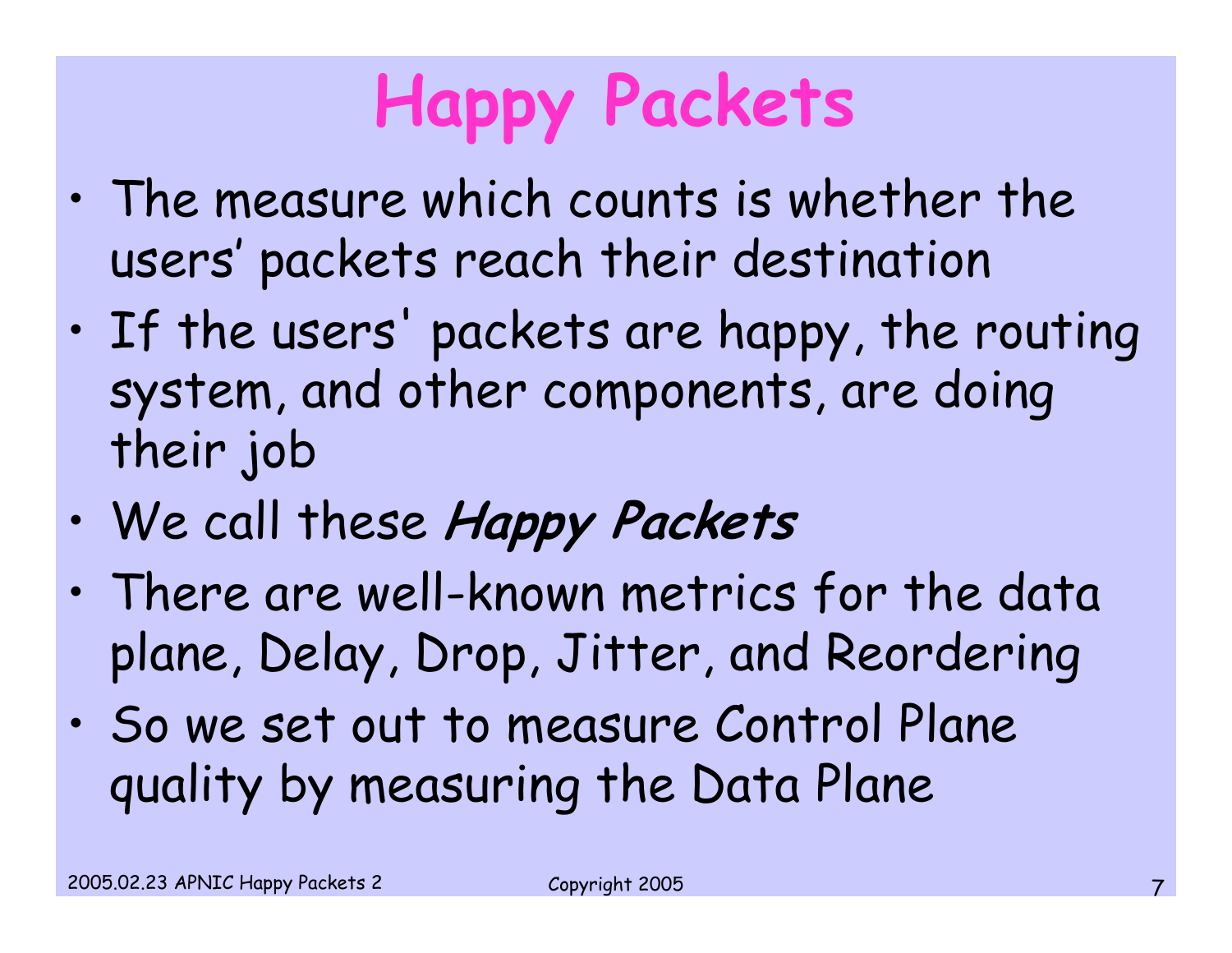#### **Experiment One**

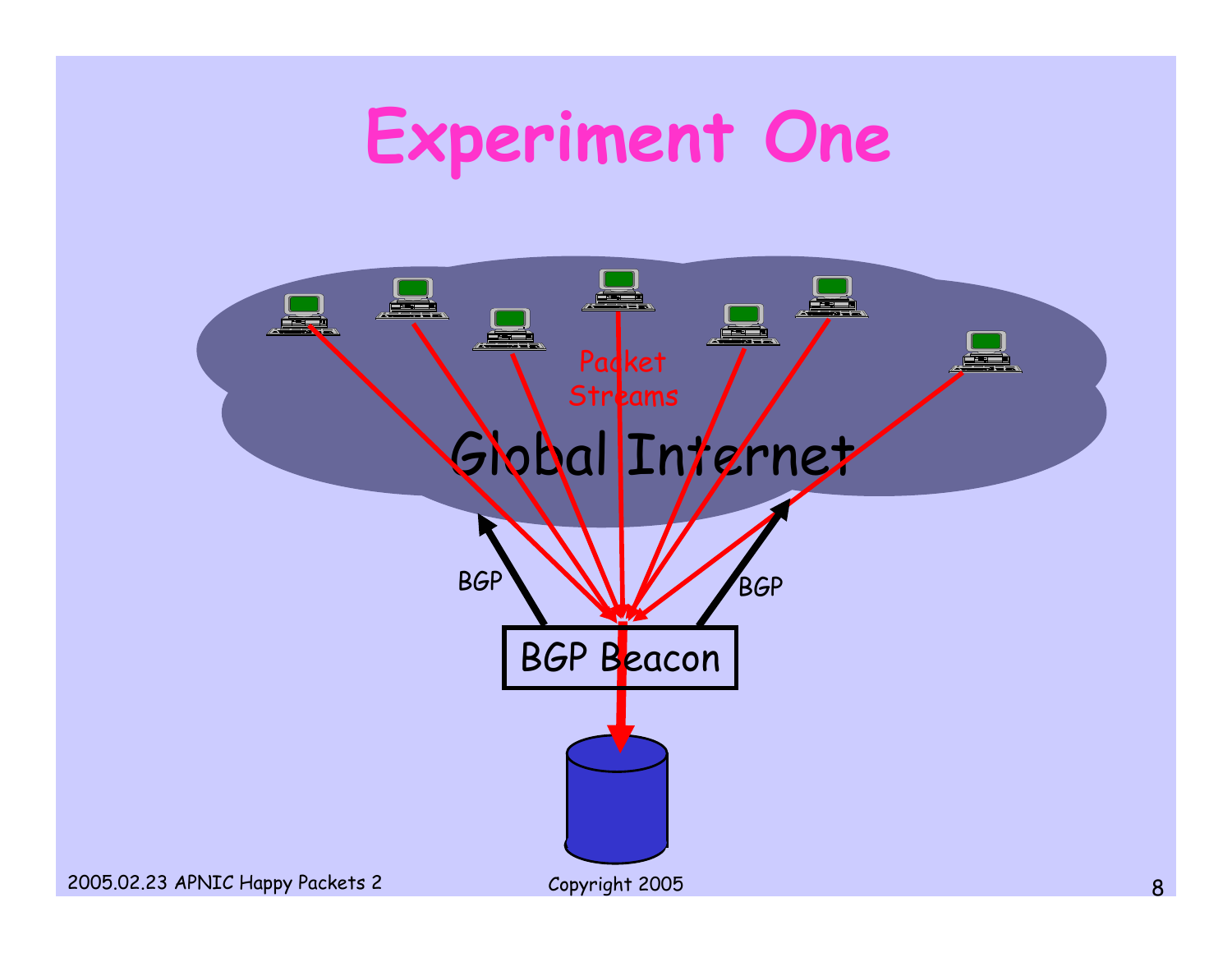### **Experiment One**

- $\bullet$  Artificial injection of routing updates and measured packet performance toward the routing target
- • Found **no** significant correlation between number or time of updates and data performance
- • But this was artificial and did not test for large scale real events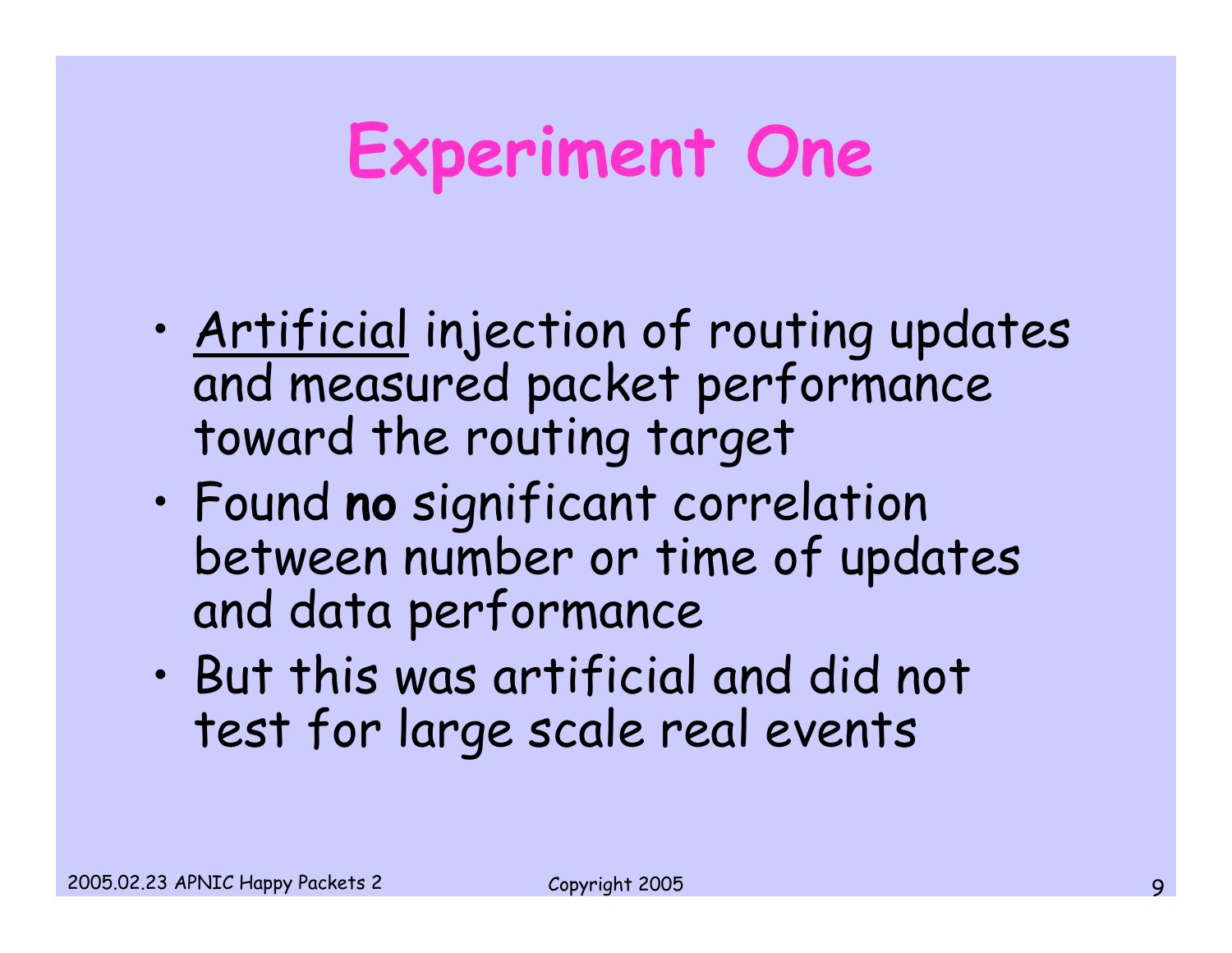#### **Experiment Two**

- $\bullet$  So, we looked at some large internet events: Code Red, Nimbda, and Slammer
- $\bullet$  Route-Views gave us the control plane, the BGP announcements
- $\bullet$  RIPE TTM Project gave us the data plane, packet performance data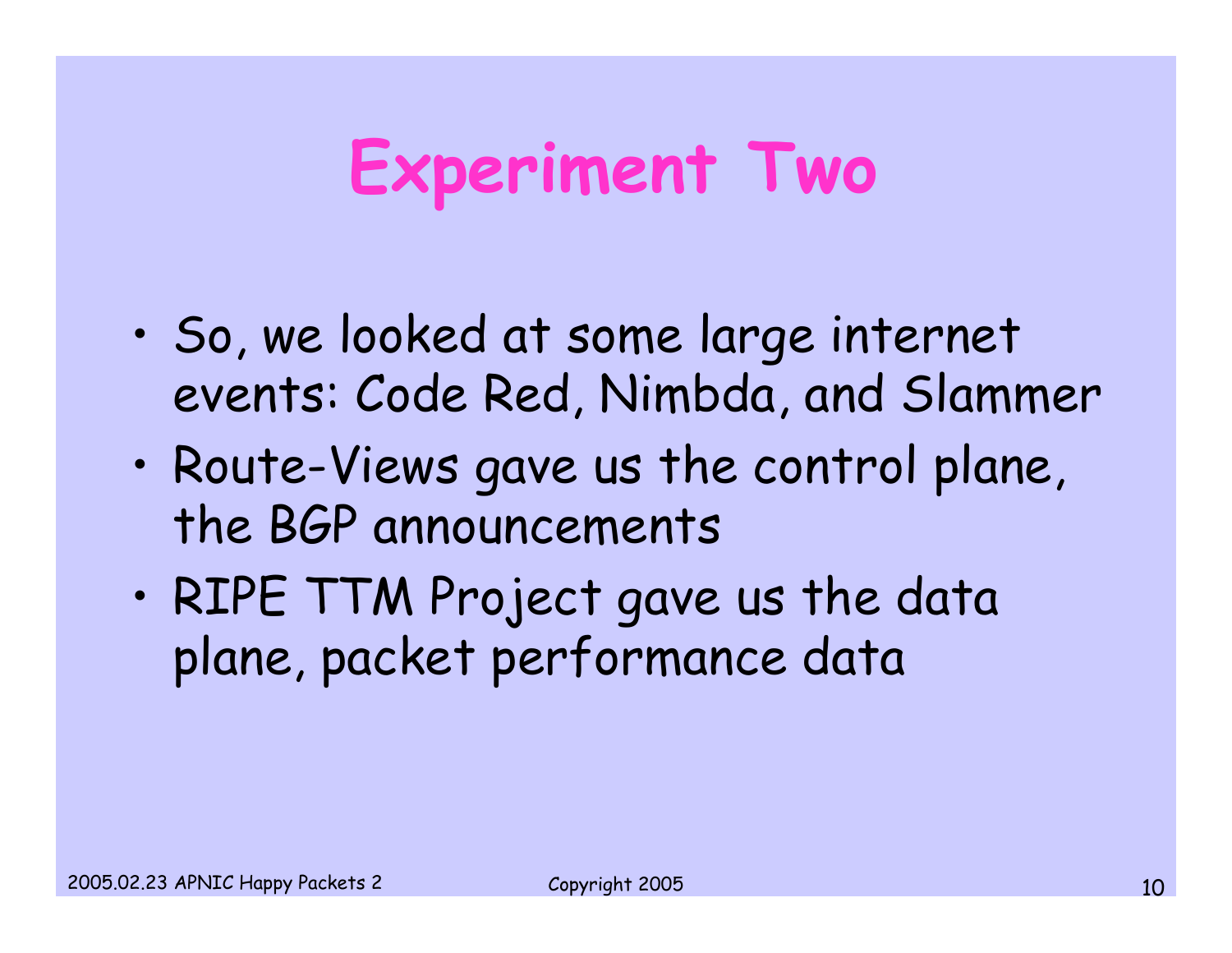#### **RIPE TTM Boxes**

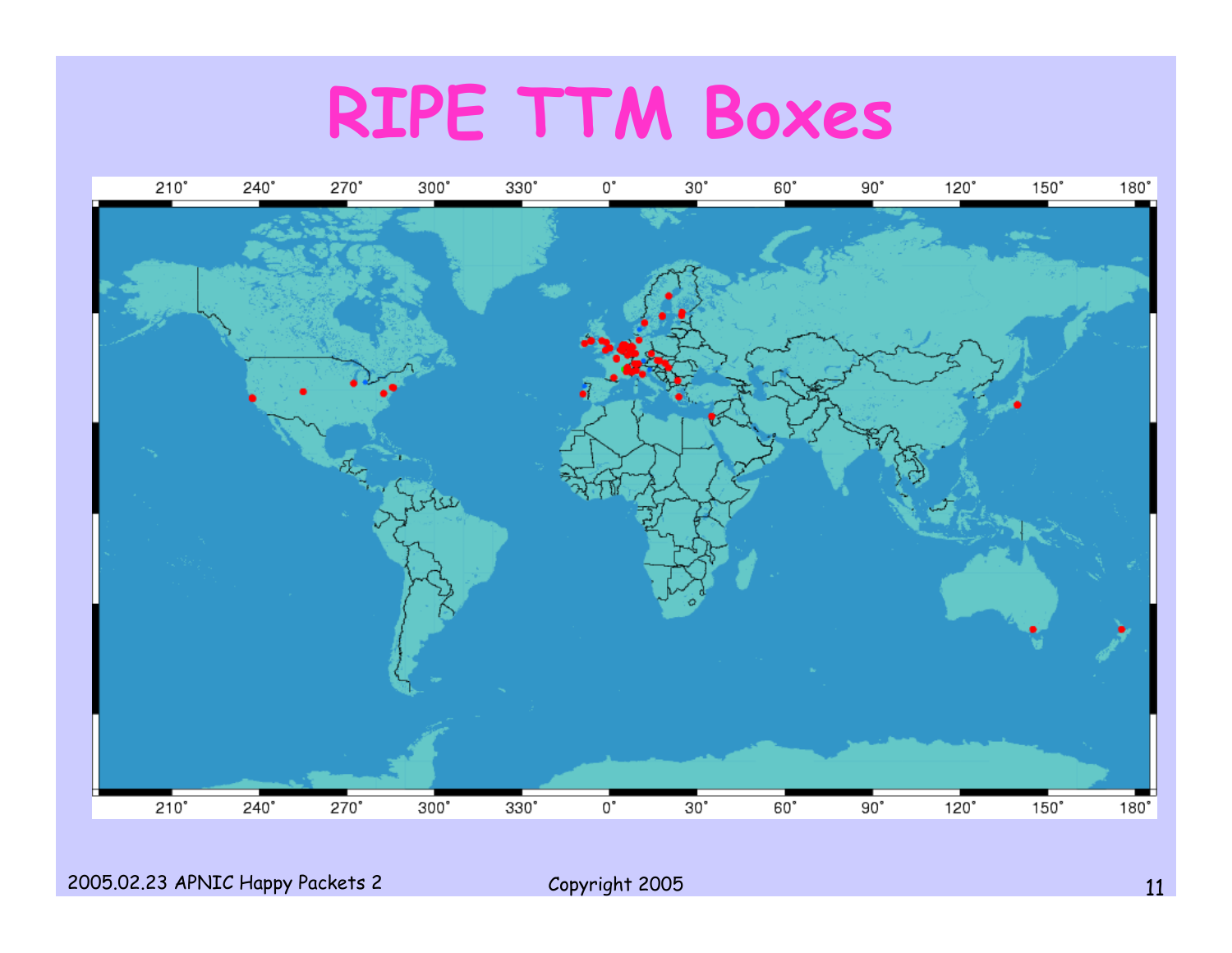## **Code Red – Delays & BGP Counts**

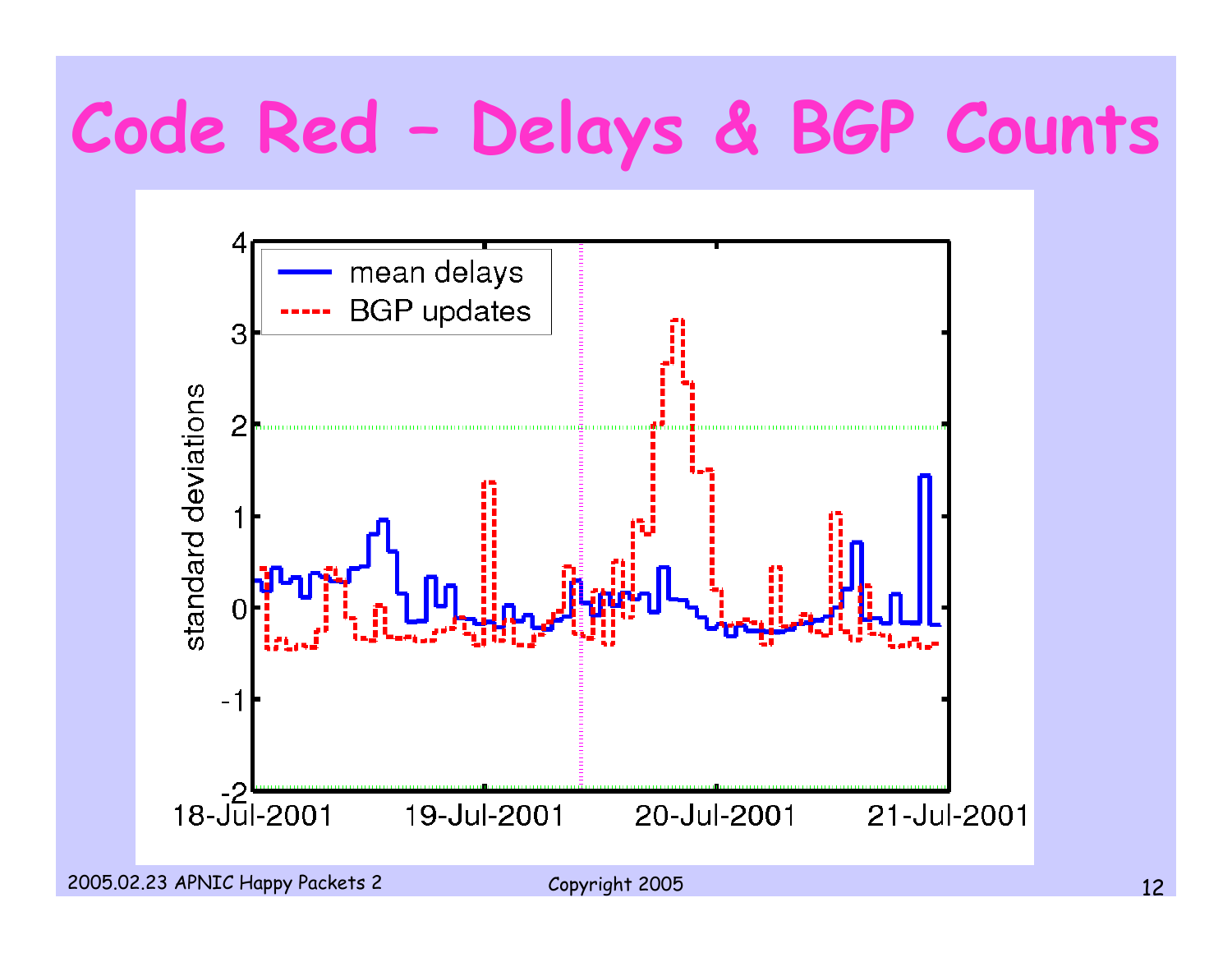### **Nimbda – Delay & Updates**

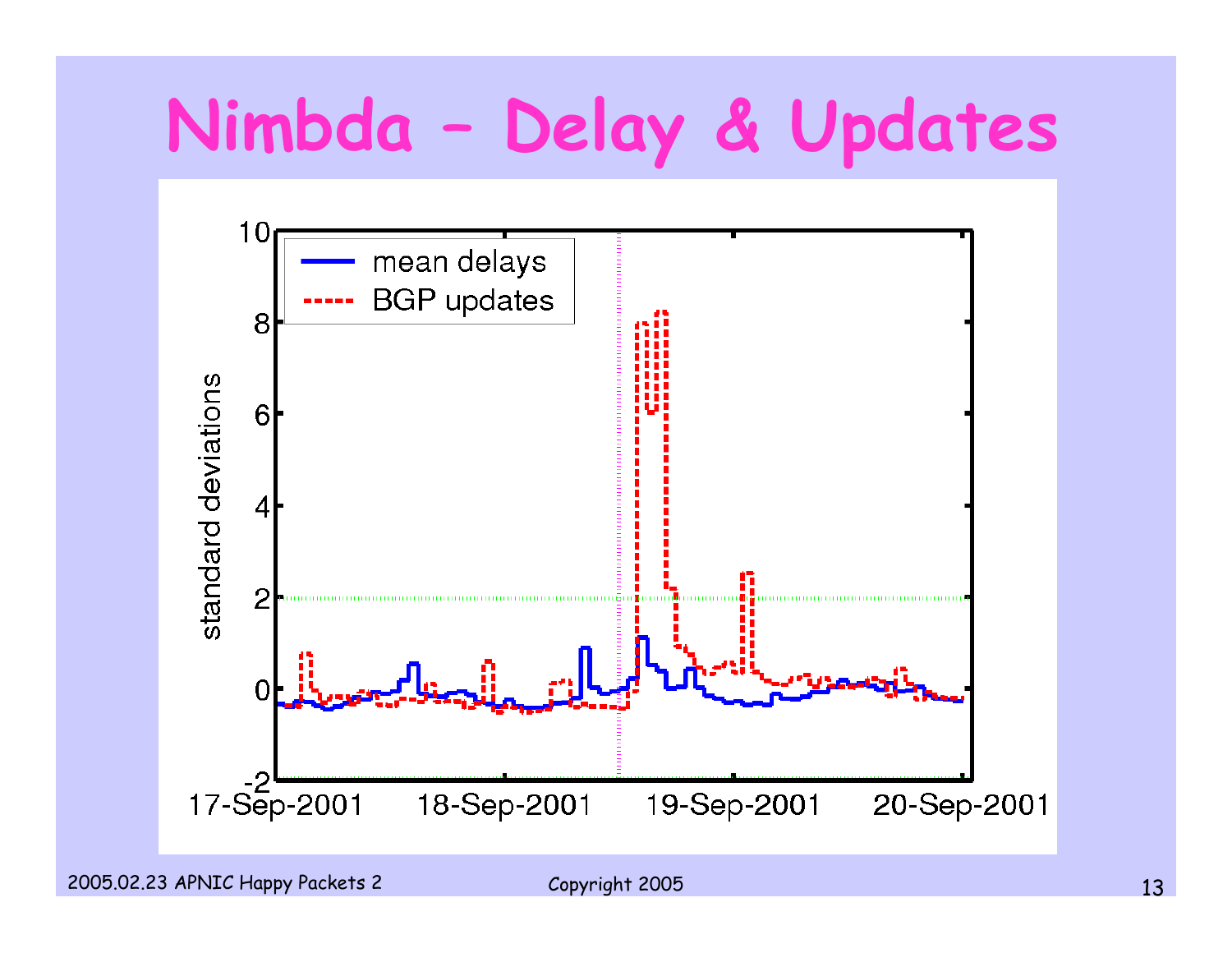## **Slammer – Delay & Updates**

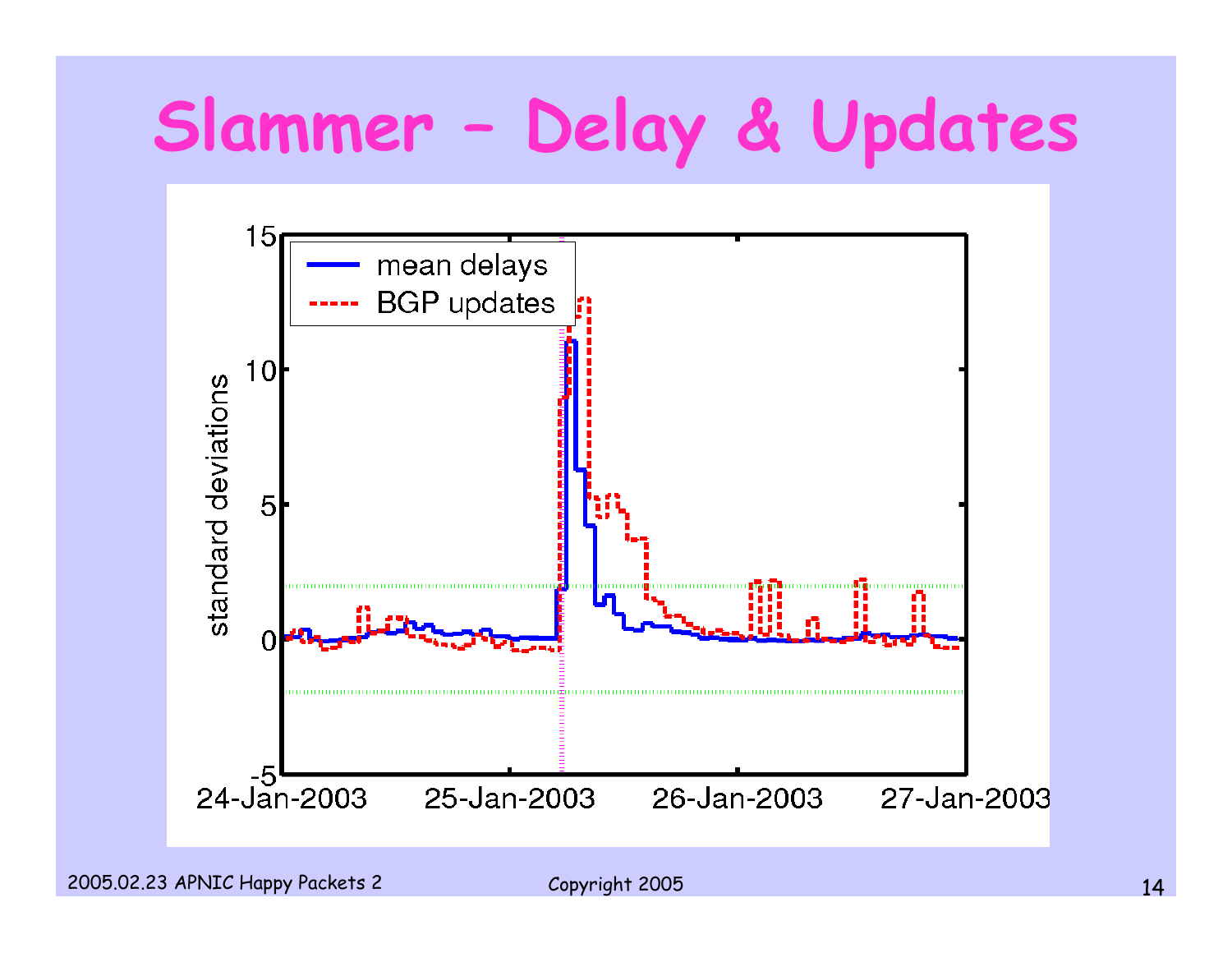#### **Time Series – Red & Nimbda**

![](_page_14_Figure_1.jpeg)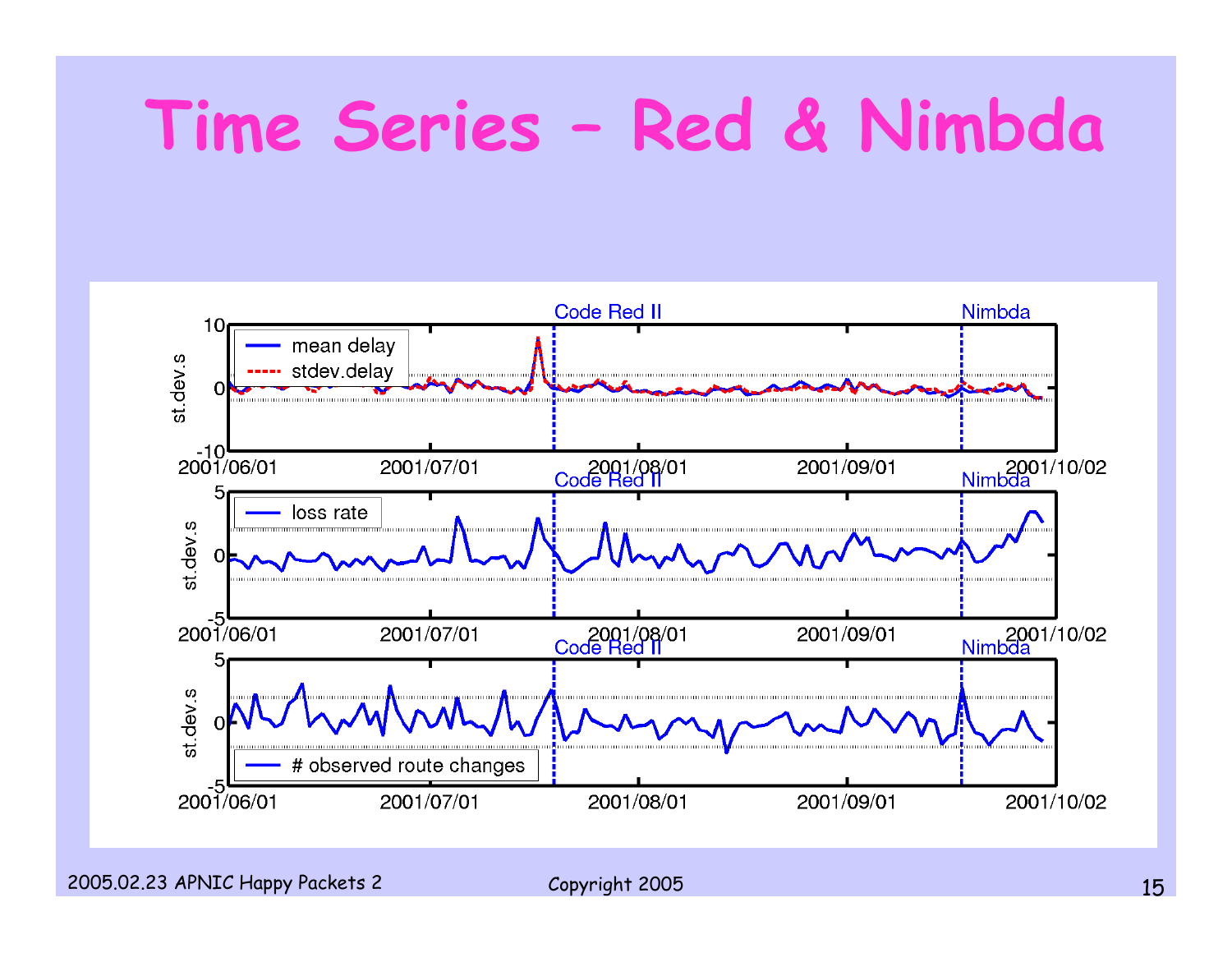### **Time Series - Slammer**

![](_page_15_Figure_1.jpeg)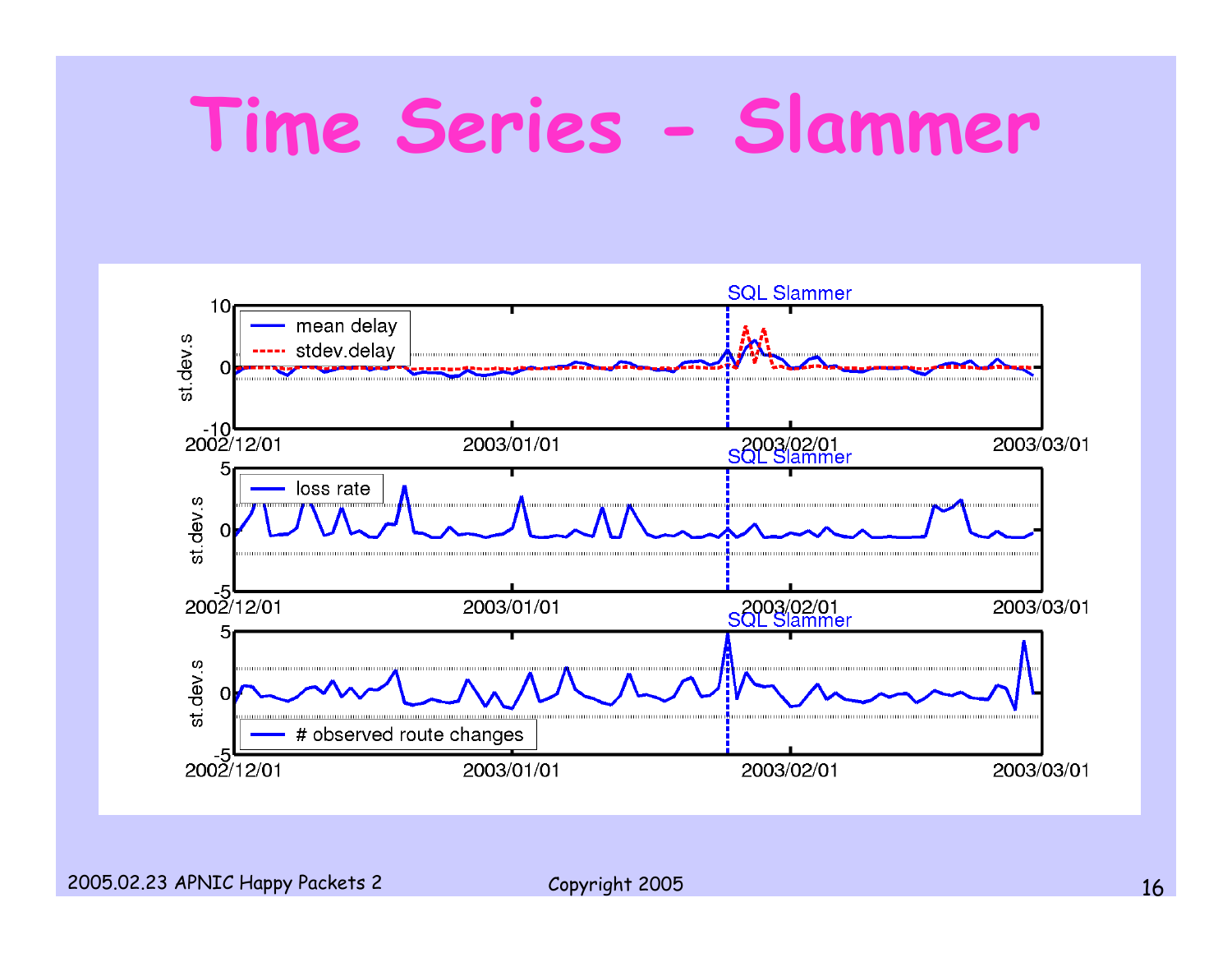# **Thoughts**

- • Watching BGP update count or frequency, though easy, is **not** a good predictor of user experience
- •Measure performance **directly**
- • Delay, Drop, Jitter, & Reordering are well-known and measurable, use them
- • Would be nice to have more RIPE TTM boxes in Asia/Pacific